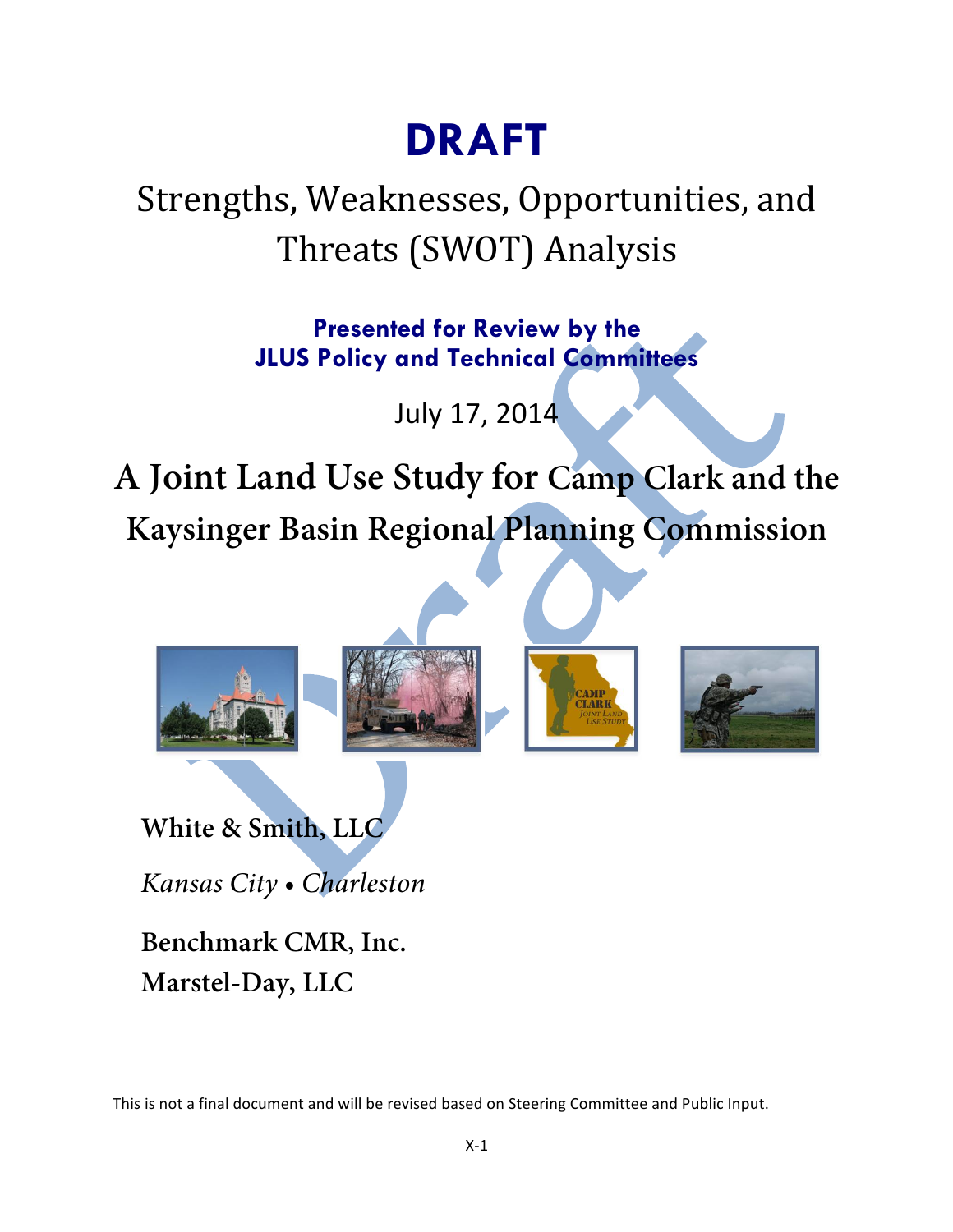A Strengths, Weaknesses, Opportunities, and Threats (SWOT) analysis is a common strategic planning tool used to evaluate how internal and external factors can affect an organization's objectives (in this case, compatible land use). The SWOT analysis helps to build the foundation for the recommendations that will be made in the Camp Clark Joint Land Use Study (JLUS). The SWOT analysis will enable Camp Clark and its surrounding region to build on its strengths, minimize its weaknesses, capitalize on opportunities, and avoid potential threats.

A SWOT analysis may address social, physical, regulatory, and/or economic considerations. The "strengths" and "weaknesses" of a SWOT analysis are the internal factors intrinsic to Camp Clark that either assist or limit the facility's ability to successfully manage encroachment and compatible land use issues. The "threats" and "opportunities" are external factors that are generated by external stakeholders and incentivize action. Table 1 below provides an overview of how these factors apply to Camp Clark, followed by a more detailed description of each SWOT item.

|                                     | <b>Strengths</b>                                                                                                                                                                                                                                                                                                                                                                                                                                                                                                                                             | <b>Weaknesses</b>                                                                                                                                                                                |  |
|-------------------------------------|--------------------------------------------------------------------------------------------------------------------------------------------------------------------------------------------------------------------------------------------------------------------------------------------------------------------------------------------------------------------------------------------------------------------------------------------------------------------------------------------------------------------------------------------------------------|--------------------------------------------------------------------------------------------------------------------------------------------------------------------------------------------------|--|
| $\bullet$<br>$\bullet$<br>$\bullet$ | Surrounding land uses are largely compatible<br>with military operations.<br>Camp Clark provides significant economic<br>benefits to its surrounding communities.<br>Recent upgrades to Camp Clark facilities and<br>infrastructure demonstrate investment in<br>training center's future utility.<br>Training center facilities are secure, yet<br>accessible to the community.<br>There are no significant environmental<br>impacts on training operations.<br>Camp Clark's mission is not currently<br>significantly impacted by encroachment<br>threats. | Existence of limited residential development<br>within noise zones to the east of Camp Clark<br>Training Center.<br>Camp Clark currently operating a lagoon<br>system for wastewater management. |  |
|                                     | <b>Opportunities</b>                                                                                                                                                                                                                                                                                                                                                                                                                                                                                                                                         | <b>Threats</b>                                                                                                                                                                                   |  |
| $\bullet$<br>$\bullet$              | Formalize interaction/communication<br>between Camp Clark and its neighbors.<br>Eliminate wastewater lagoon concerns by<br>linking in with municipal wastewater system.                                                                                                                                                                                                                                                                                                                                                                                      | No regulatory barriers to incompatible<br>$\bullet$<br>development present in the City of Nevada or<br>Vernon County.<br>Unknown potential impacts of climate change<br>on operations.           |  |

#### **Table 1: SWOT Analysis Overview**

This is not a final document and will be revised based on Steering Committee and Public Input.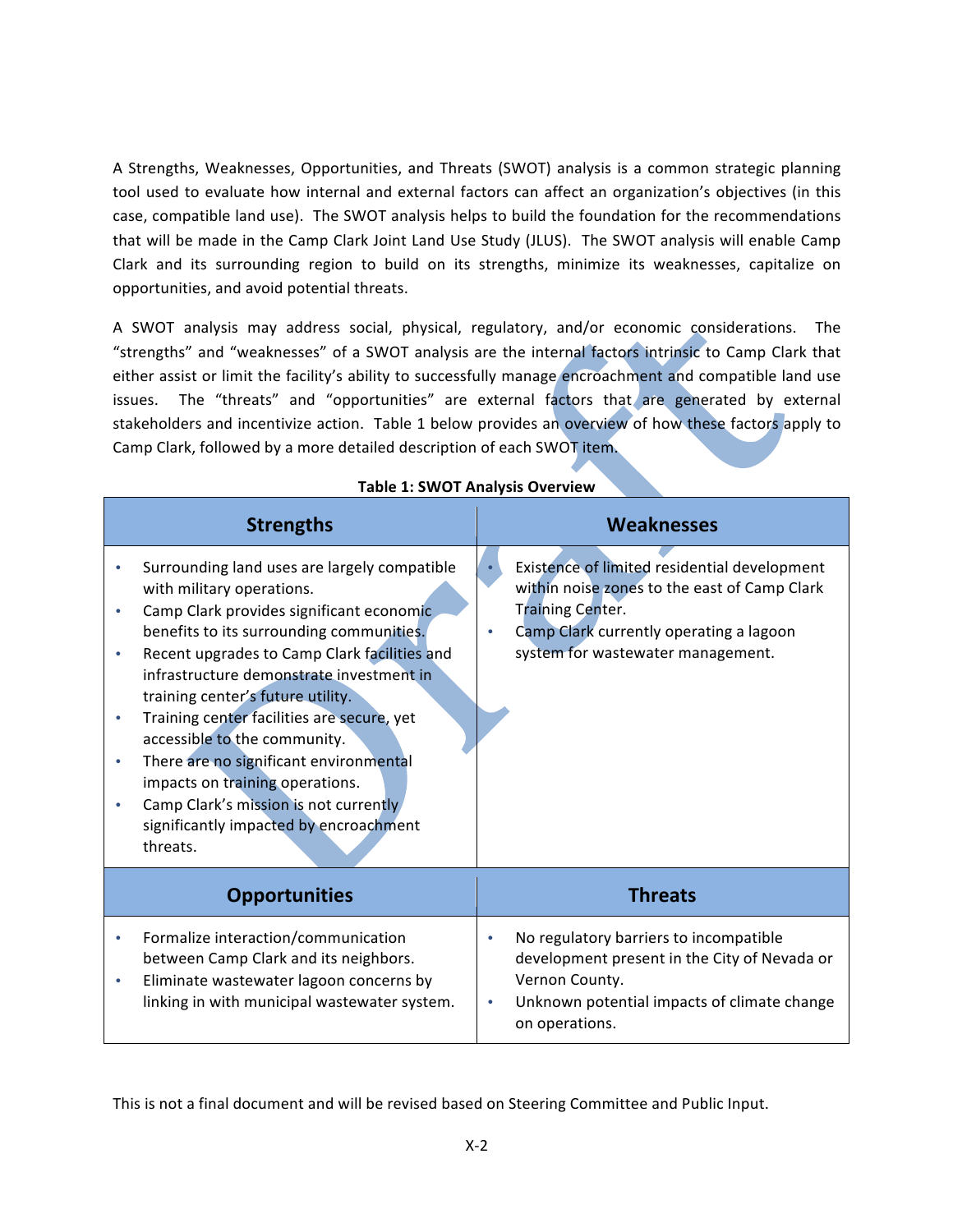# **Strengths**

#### • Surrounding land uses are largely compatible with military operations.

Camp Clark Training Center is generally surrounded by land uses that are compatible with military training and operations. Ninety percent of land around Camp Clark is either agricultural or otherwise undeveloped, and is characterized by very sparsely settled rural residential development. The lack of high density residential and other noise-sensitive land uses (e.g., churches, schools) indicate a high degree of *current* compatibility between military operations at the Training Center and surrounding land uses.

Current conditions also suggest that *future* land use compatibility is likely surrounding Camp Clark. The rural character of the land surrounding the Training Center will likely be maintained and reinforced by poor road access and lack of wastewater infrastructure. Much of the areas to the south, east, and north of Camp Clark are difficult to access due to poor road networks, which would require significant improvements if higher density residential development were to be supported in those areas. The lack of municipal wastewater infrastructure in the areas around Camp Clark – generally seen as growthinducing infrastructure  $-$  and the fact that there are no plans to expand service in that area of Vernon County also contributes to the continued rural character around Camp Clark.

#### • Camp Clark provides significant economic benefits to its surrounding communities.

While Camp Clark does not support a significant number of full-time personnel, it still supports the local economy through the purchase of goods and services, particularly during training rotations. The *Missouri National Guard: 2013 Annual Report* estimates Camp Clark's total economic impact on the surrounding community at \$6.9 million annually. Furthermore, Camp Clark's economic impact has increased nearly 79% since 2011, from \$3.9 million in 2011 to \$6.9 million in 2013. This significant increase may, in part, be attributable to recent facility demolition and upgrades completed on the Training Center. Communicating these local impacts, where they can be quantified, is important for building supportive relationships with the surrounding community and further enhancing Camp Clark's value to the region.

# Recent upgrades to Camp Clark facilities and infrastructure demonstrate investment in training center's future utility.

Camp Clark has recently demolished more than 60 outdated structures originally built in the 1920s, making way for new facilities to support future mission growth as needed. The training center is also in the process of burying utility lines, making its energy network less susceptible to the effects of wind, ice, and powerful storms. These significant updates to the infrastructure on Camp Clark demonstrate the Missouri Army National Guard's commitment to maintaining Camp Clark as a valuable training center within the state.

#### • **Training center facilities are secure, yet accessible to the community.**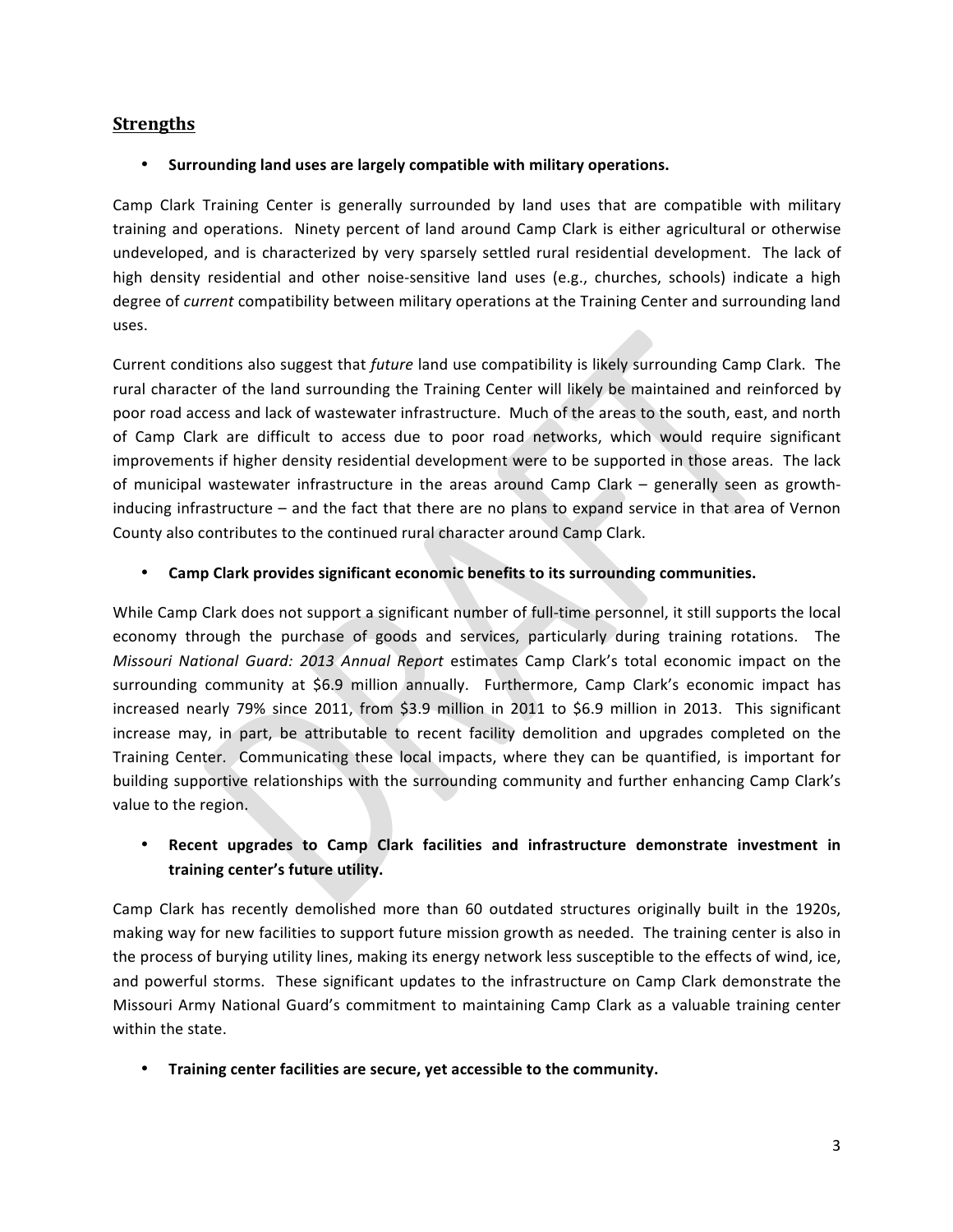Camp Clark is surrounded by installation fencing and is supported by a staffed security gate at the main entrance to the installation. This level of security helps to ensure that training can take place without being impeded by unauthorized access by trespassers. While the security measures are in place, many installation facilities and areas are available to the public when not actively used by units training on the site. The general public may come aboard Camp Clark to hunt or to use installation buildings for a nominal fee; the installation's swimming pool may also be rented out for private events. Local law enforcement personnel and Missouri Department of Conservation employees have also used the site for field training. This willingness to "open the gates" to the community helps to support positive community relations between Camp Clark and its neighbors.

### **There are no significant environmental constraints on training operations.**

At this time, there are no federally recognized threatened or endangered species or other environmental concerns that prohibit any training activities on Camp Clark. According to the Camp Clark Integrated Natural Resources Management Plan (INRMP), training operations have few adverse effects on the natural resources at Camp Clark and, likewise, the presence of natural resources requires no extraordinary precautions, limitations, or restrictions. Camp Clark's value as a training site is enhanced because its training space is largely unimpeded by environmental constraints.

# Camp Clark's mission is not significantly impacted by encroachment threats.

Largely because of these strengths, Camp Clark is currently conducting a majority of its missions without significant encroachment threats. In areas where encroachment threats exist, the installation has mitigation or management measures largely in place. However, as seen in the "weaknesses" and "threats" section of this SWOT analysis, current success will not guarantee future success without additional engagement, management, and mitigation.

# **Weaknesses**

# • Existence of limited residential development within noise zones to the east of Camp Clark **Training Center.**

Residences are generally defined as being incompatible with potential noise impacts from training operations found in some noise zones. There are some sparsely developed areas, particularly to the east of the training center, that are within the noise zones, with one residence in Noise Zone III (i.e., the higher impact noise zone). While there have not been any identified issues arising from this perceived incompatibility, it will be important to monitor any additional development within the surrounding noise zones.

#### Camp Clark currently operating a lagoon system for wastewater management.

Camp Clark currently uses a three-cell aerated lagoon to treat its wastewater. The major environmental concern in wastewater lagoons is the potential leakage to groundwater. There are also other disadvantages associated with lagoon management systems, including the odor and amount of land needed to operate a lagoon. While the lagoon has been permitted by the National Pollutant Discharge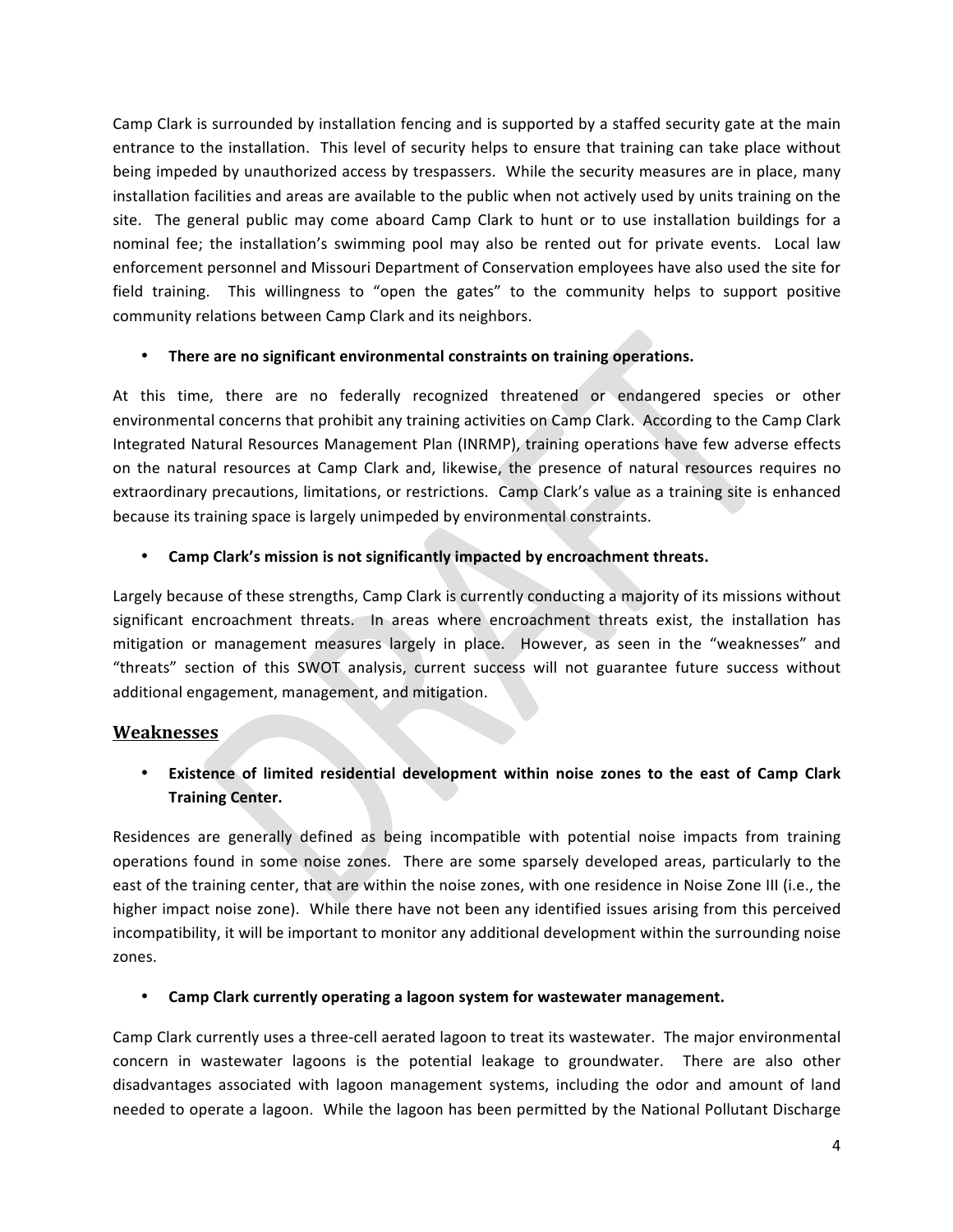Elimination System, the Missouri Department of Conservation is still encouraging Camp Clark to make alternate arrangements for its wastewater management.

# **Opportunities**

#### • Formalize interaction/communication between Camp Clark and its neighbors.

While Camp Clark enjoys a positive relationship with its neighbors, no formal channels of communication or recurring outreach opportunities currently exist. Establishing formal mechanisms for communication will allow Camp Clark, the City of Nevada, Vernon County, and other partners (e.g., industry groups, Missouri Department of Conservation) to regularly communicate and coordinate on issues of mutual concern, including potential mission changes associated with Camp Clark, regional development proposals, infrastructure plans, transportation improvements, water quality issues, and potential planning and zoning changes. "Formal" interaction may take the form of a Memorandum of Understanding (MOU), a recurring collaborative working group, the establishment of a military advisory committee within the Chamber of Commerce, or other mechanism that requires participation by multiple parties.

### • Eliminate wastewater lagoon concerns by linking in with municipal wastewater system.

Camp Clark has the opportunity to eliminate the environmental and management concerns associated with operating its wastewater lagoon by linking in with the City of Nevada's municipal wastewater treatment system. While there have been discussions in the past between Camp Clark and the City of Nevada concerning the extension of wastewater infrastructure to the Camp Clark property, this discussion has stalled in recent months. Significant details, such as how and whether Camp Clark can pay for infrastructure improvements off of installation property, still need to be addressed.

# **Threats**

# • No regulatory barriers to incompatible development present in the City of Nevada or Vernon **County.**

As identified in the "strengths" section above, Camp Clark is currently surrounded by land uses that are generally compatible with mission operations. Current conditions such as low demand and lack of adequate infrastructure also make it unlikely that incompatible high-intensity growth around the installation will occur unchecked. However, there are no established regulatory barriers in place to prevent such development should the conditions change or be mitigated. While the City of Nevada has zoning regulations, the Vernon County does not have zoning and offers few opportunities for Camp Clark to "have a say" in the development proposed around the installation. Without some sort of regulatory mechanism in place to allow for greater input into proposed development, Camp Clark may be left powerless in the face of potential incompatible growth, where conditions to support it in the future.